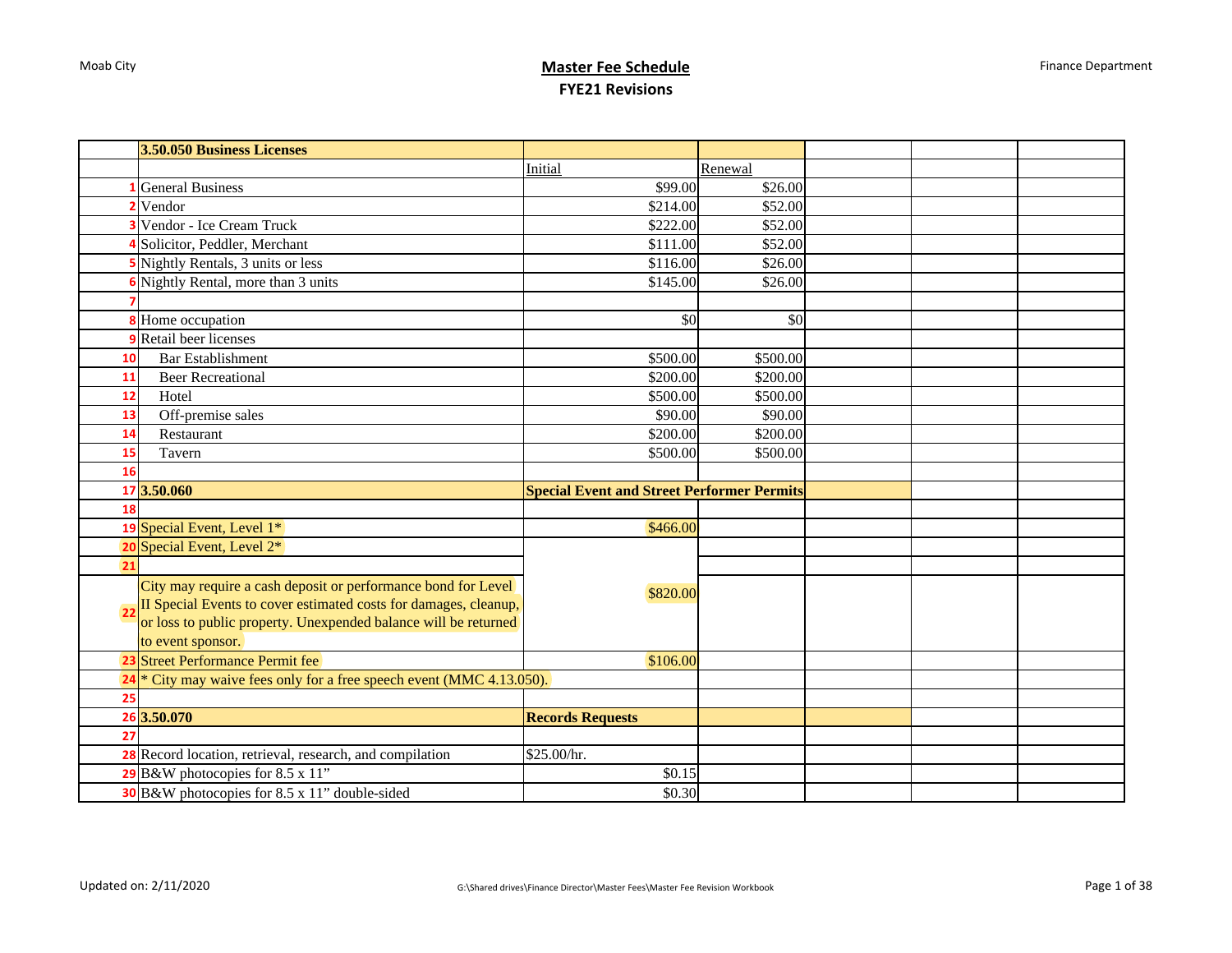## Special Event City Services Fees

Police Department –

Officers are paid at a flat rate of \$65.00 per hour, no matter how many hours are worked each day. There is a four hour minimum pay per day, so once the officer is called, used or not there will be a charge for a minimum of four hours. Vehicles are \$65.00 per day and 0.65 cents per mile.

Public Works-

Department Staff (typically Streets and/or Parks) are paid at a rate of \$40/hour during Regular Work Hours (Monday through Friday 7:00 am to 3:30 pm) and \$65/hour during Overtime Hours or for Emergency Services. These costs would include the time for loading and unloading prior to and after an event.

Use of Traffic Control/Safety Equipment would be per item and could include the following:

| 36" Cone              | .40 Per Day  |
|-----------------------|--------------|
| <b>Vertical flats</b> | .60 Per Day  |
| Signs w/stand         | 2.50 Per Day |
| <b>Barrels</b>        | .60 Per Day  |
| <b>Candle stick</b>   | .50 Per Day  |
| Slide Top             | 5.50 Per Day |

Other items and equipment may be necessary and will be assessed as needed.